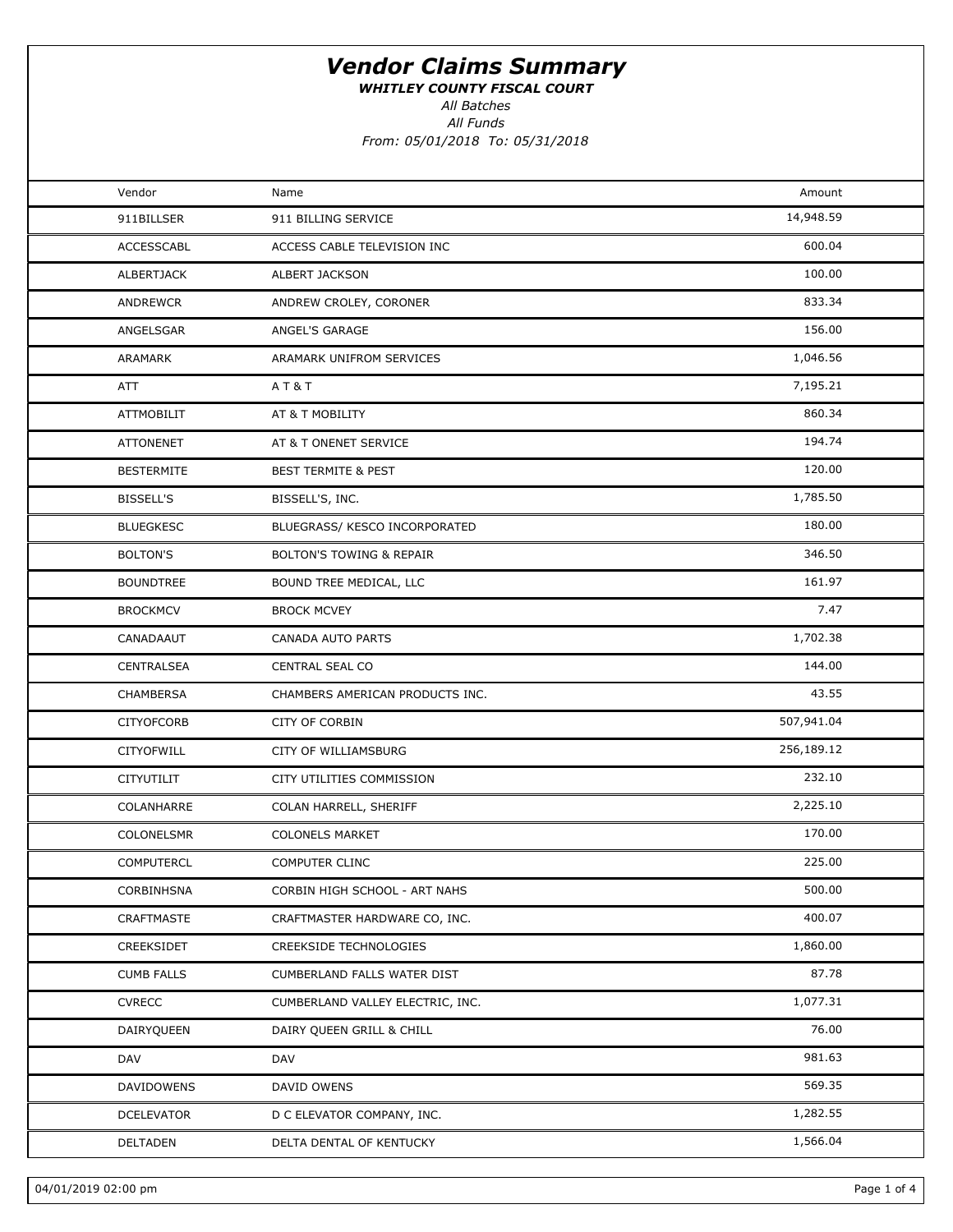WHITLEY COUNTY FISCAL COURT

All Batches

All Funds

From: 05/01/2018 To: 05/31/2018

| Vendor            | Name                               | Amount    |  |
|-------------------|------------------------------------|-----------|--|
| <b>DELTAGAS</b>   | DELTA NATURAL GAS CO., INC.        | 3,310.40  |  |
| <b>DUGGERSSEP</b> | DUGGERS SEPTIC CLEANING            | 200.00    |  |
| <b>ELLISONSAN</b> | ELLISON SANITARY SUPPLY CO., INC.  | 2,279.60  |  |
| <b>ELLISWRECK</b> | ELLIS WRECKER SERVICE              | 450.00    |  |
| <b>ENVIRWASTE</b> | ENVIRONMENTAL WASTE SYSTEMS, LLC   | 280.00    |  |
| <b>EVERBANKCO</b> | TIAA COMMERICAL FINANCE INC        | 344.94    |  |
| <b>EZCOUNTRY</b>  | EZ COUNTRY                         | 495.00    |  |
| <b>FLEETMATIC</b> | FLEETMATICS USA, LLC               | 322.44    |  |
| <b>FULTONHEAT</b> | FULTON HEATING & AC                | 2,250.00  |  |
| <b>GALLS</b>      | GALLS, INC                         | 367.20    |  |
| <b>GCSUPPLY</b>   | G & C SUPPLY CO. INC.              | 733.92    |  |
| GEDRIVEIN         | G & E DRIVE-IN                     | 130.00    |  |
| GOVUTILTIE        | GOVERNMENT UTILITIES TECHNOLOGY    | 2,825.15  |  |
| GREATAMERI        | GREAT AMERICA FINANCIAL SERVICES   | 197.97    |  |
| GRIFFINGAT        | GRIFFIN GATE MARRIOTT RESORT & SPA | 1,804.00  |  |
| GUARDIANIN        | <b>GUARDIAN INSURANCE</b>          | 251.86    |  |
| HARDEE'S          | HARDEE'S                           | 75.00     |  |
| HARPPRINTI        | HARP ENTERPRISES, INC.             | 379.19    |  |
| HIGHBRIDGE        | HIGHBRIDGE SPRING WATER CO, INC.   | 238.25    |  |
| HILLYARD          | HILLYARD, INC.                     | 198.79    |  |
| HINKLECONT        | HINKLE CONTRACTING COMPANY LLC     | 17,091.13 |  |
| HINKLEPRIN        | HINKLE PRINTING, INC.              | 152.90    |  |
| <b>HOLSTONGAS</b> | <b>HOLSTON GASES</b>               | 3,411.66  |  |
| IGA               | HOMETOWN IGA #57                   | 1,101.91  |  |
| <b>INTERACT</b>   | COLUSSUS INC DBA                   | 8,014.24  |  |
| <b>JACKROADEN</b> | JACK ROADEN PLUMBING               | 200.00    |  |
| <b>JAMESJONES</b> | JAMES JONES EXCAVATING             | 8,434.80  |  |
| <b>JEFFGRAY</b>   | JEFFREY L. GRAY                    | 10.00     |  |
| <b>JIMCOLEMAN</b> | JIM COLEMAN LTD                    | 728.67    |  |
| JLGATE, INC       | JL GATE, INC.                      | 3,192.00  |  |
| <b>JOHNCOINC</b>  | JOHNCO, INC.                       | 26.60     |  |
| <b>JOHNDURHAM</b> | JOHN DURHAM                        | 1,860.00  |  |
| <b>JOHNNYWHE</b>  | JOHNNY WHEELS OF WILLIAMSBURG, INC | 1,118.71  |  |
| KACO              | K A C O ALL LINES FUND             | 44,082.02 |  |
|                   |                                    |           |  |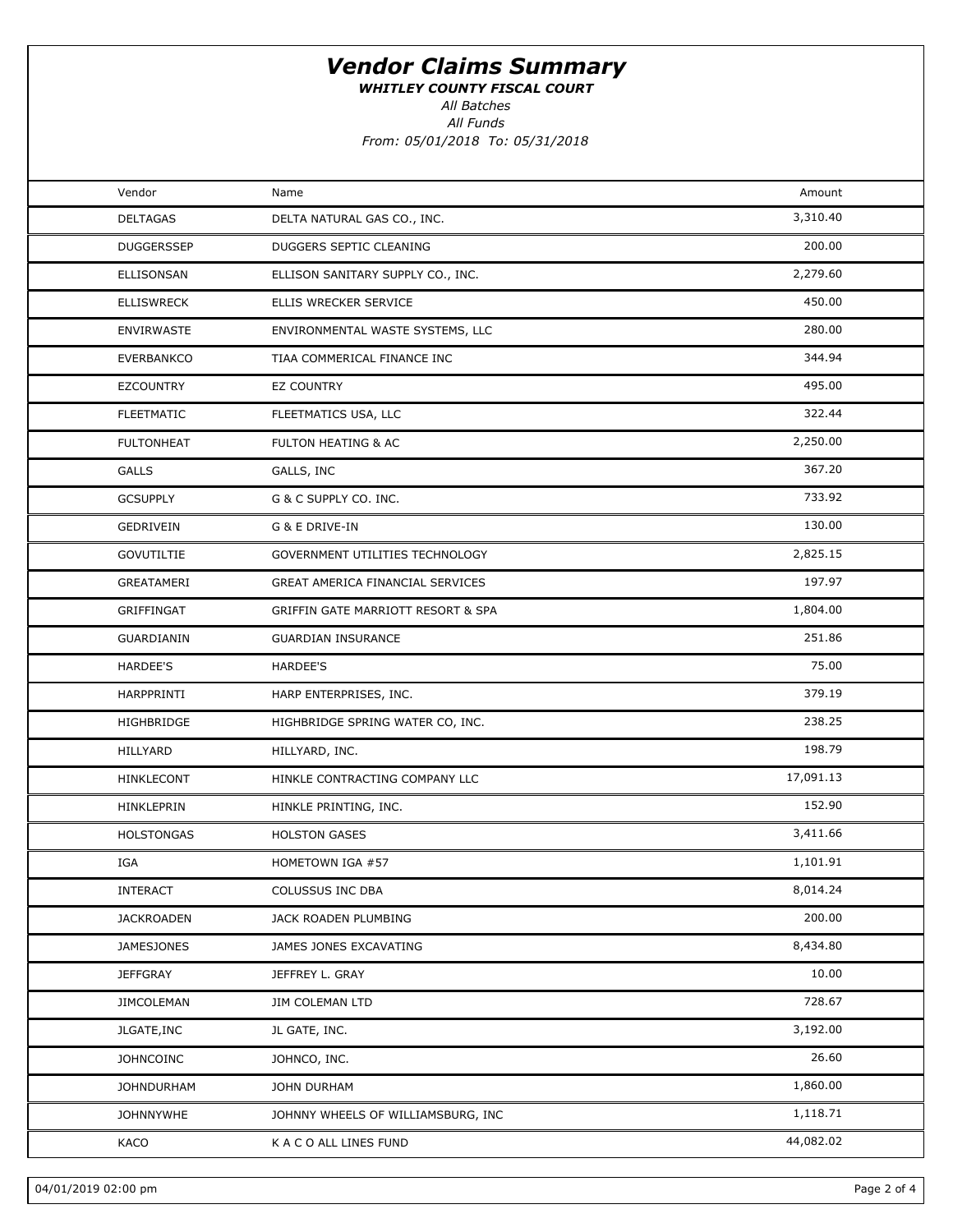WHITLEY COUNTY FISCAL COURT

All Batches

All Funds

From: 05/01/2018 To: 05/31/2018

| Vendor            | Name                                   | Amount    |  |
|-------------------|----------------------------------------|-----------|--|
| KACOLEAS          | KACO LEASING TRUST                     | 2,605.77  |  |
| <b>KACOW</b>      | KACO WORKERS COMPENSATION FUND         | 30,114.39 |  |
| <b>KAYSCHWART</b> | KAY SCHWARTZ, COUNTY CLERK             | 6,630.00  |  |
| KCJEA/KMC         | KCJEA/KMCA                             | 1,475.00  |  |
| <b>KELLWELLFO</b> | KELLWELL FOOD MANAGEMENT               | 30,076.48 |  |
| <b>KENTUCKYUT</b> | KU                                     | 11,978.34 |  |
| KNOXCOUTIL        | KNOX COUNTY UTILITIES COMMISSION       | 38.97     |  |
| <b>KNOXCULLIG</b> | KNOXVILLE CULLIGAN WATER               | 466.20    |  |
| <b>KYBOARDEMS</b> | KY BOARD OF EMERGENCY MEDICAL SERVICES | 75.00     |  |
| <b>KYSTATETRE</b> | KENTUCKY STATE TREASURER               | 116.00    |  |
| LAURELCOFC        | LAUREL COUNTY FISCAL COURT             | 14.15     |  |
| LAURELRIDG        | LAUREL RIDGE LANDFILL                  | 1,760.12  |  |
| <b>LIDAPOWERS</b> | LIDA J. POWERS                         | 681.68    |  |
| LONDONRADI        | LONDON RADIO SERVICE                   | 1,064.76  |  |
| LYKINSOILC        | LYKINS OIL COMPANY                     | 12,120.77 |  |
| MARTINPET         | MARTIN'S PETERBILT                     | 309.54    |  |
| MICROSOURC        | FISCALSOFT CORPORATION                 | 22,876.39 |  |
| NEWSJOURNA        | <b>NEWS JOURNAL</b>                    | 505.00    |  |
| <b>NEWTECH</b>    | NEWTECH SYSTEMS, INC.                  | 1,374.64  |  |
| NIGOVERNME        | NI GOVERNMENT SERVICES, INC.           | 73.73     |  |
| NORVEXSUPP        | NORVEX SUPPLY                          | 3,561.10  |  |
| OWENSAUTO         | <b>OWENS AUTO PARTS</b>                | 357.95    |  |
| <b>PDS</b>        | PRECISION DUPLICATING SOLUTIONS INC    | 249.12    |  |
| PENNCARE          | PENNCARE PUBLIC SAFETY TECHNOLOGY      | 564.00    |  |
| POFFCARTIN        | POFF CARTING SERVICE                   | 1,224.08  |  |
| PREFERREDL        | PREFERRED LAB SERVICE                  | 900.00    |  |
| PREWITTFAR        | PREWITT FARM SUPPLY                    | 1,084.00  |  |
| PYLESCONCR        | PYLES CONCRETE                         | 1,160.00  |  |
| QUALITYCAR        | QUALITY CARE AUTO SERVICE              | 5,682.80  |  |
| ROBBIEBROW        | ROBBIE BROWN                           | 322.93    |  |
| <b>SCOTTYHARR</b> | <b>SCOTTY HARRISON</b>                 | 210.92    |  |
| SEAPPARATU        | SOUTHEAST APPARATUS, LLC               | 145.00    |  |
| SERCOINC          | SERCO INC                              | 1,500.00  |  |
| SOEASTEME         | SOUTHEASTERN EMERGENCY EQUIP.          | 3,820.53  |  |
|                   |                                        |           |  |